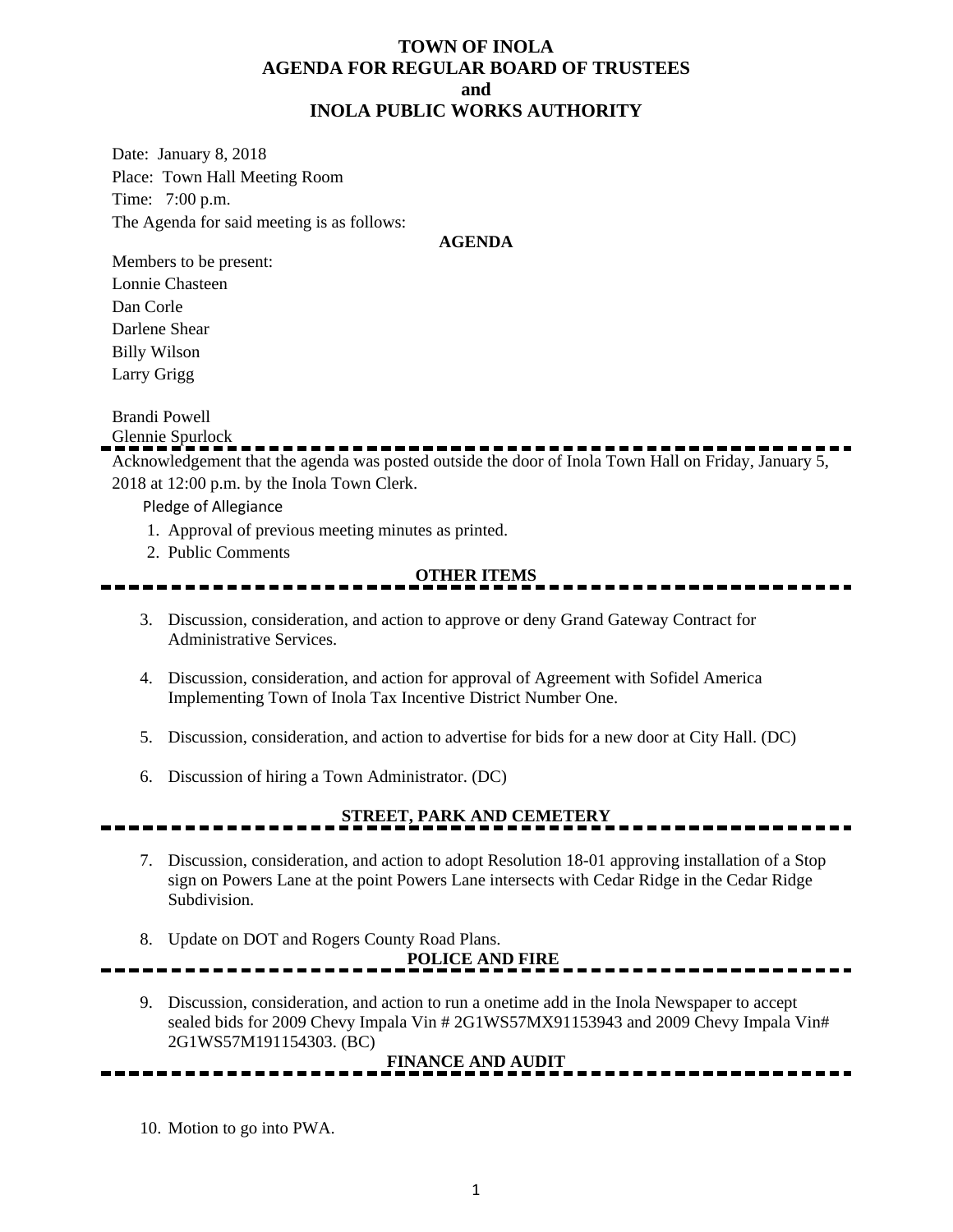11. Return from PWA.

12. Approval of purchase orders as initialed.

### **MAYOR'S COMMENTS**

 $13.$  Motion to adjourn.